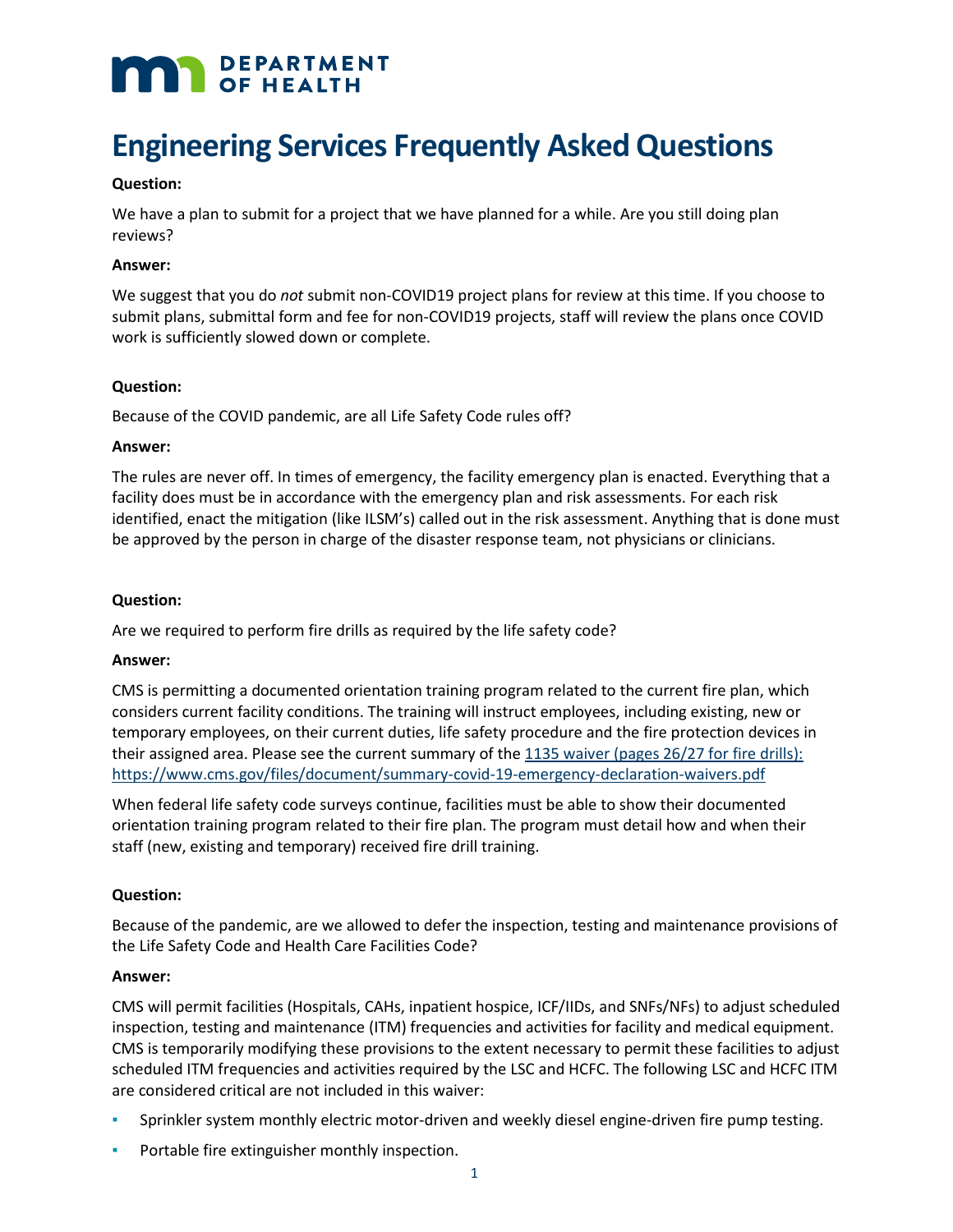- Elevators with firefighters' emergency operations monthly testing.
- Emergency generator 30 continuous minute monthly testing and associated transfer switch monthly testing.
- Means of egress daily inspection in areas that have undergone construction, repair, alterations or additions to ensure its ability to be used instantly in case of emergency.

Fire drills are addressed in this blanket waiver. Current fire plans must include a documented orientation training program for all employees. For more information on ITM (pages 25/26) and fire drills (pages 26/27), please refer to the following link: ['COVID-19 Emergency Declaration Blanket Waivers for Health](https://www.cms.gov/files/document/summary-covid-19-emergency-declaration-waivers.pdf)  [Care Providers' \(PDF\) https://www.cms.gov/files/document/summary-covid-19-emergency-declaration](https://www.cms.gov/files/document/summary-covid-19-emergency-declaration-waivers.pdf)[waivers.pdf](https://www.cms.gov/files/document/summary-covid-19-emergency-declaration-waivers.pdf)

Please keep in mind that these systems exist to protect life; it is important that systems are working properly. Facilities are expected to perform a risk assessment to determine how the ITM can be adjusted safely. Facilities are also expected to clearly document why and how the organization will use the waiver, when the facility expects to resume normal activities and how staff is educated and trained on any changes. For guidance, the American Society for Health Care Engineering (ASHE) has produced guidance on ITM in health care during the [COVID19 pandemic \(Word file\)](https://www.ashe.org/system/files/media/file/2020/04/1135-Waiver-Template-ITM-Recommendation%20Table.docx)  [https://www.ashe.org/system/files/media/file/2020/04/1135-Waiver-Template-ITM-](https://www.ashe.org/system/files/media/file/2020/04/1135-Waiver-Template-ITM-Recommendation%20Table.docx)[Recommendation%20Table.docx](https://www.ashe.org/system/files/media/file/2020/04/1135-Waiver-Template-ITM-Recommendation%20Table.docx)

# **Question:**

Do you have any guidance on how we can temporarily make a bedroom negative pressure for people with COVID19?

## **Answer:**

Yes, please see 'Guidelines for Temporary Negative Pressure Isolation Rooms' and 'Airborne Infectious Disease Management' for more helpful information. Both documents are located on th[e MDH](https://www.health.state.mn.us/facilities/regulation/engineering/index.html)  [Engineering website: https://www.health.state.mn.us/facilities/regulation/engineering/index.html.](https://www.health.state.mn.us/facilities/regulation/engineering/index.html)

# **Question:**

We have been in contact with a mechanical engineer to temporarily make a bedroom negative pressure. Does engineering need signed plans, submittal form and fee for this project? We are kind of in a hurry.

## **Answer:**

Engineering does not need signed plans, submittal form nor fee for *temporary* projects that address the COVID-19 pandemic. Any changes your facility makes must be in accordance with the facility emergency plan and risk assessments. MDH Engineering is available to answer questions and/or discuss design issues that come up as you implement your emergency plan. We are working with facilities throughout the state and can share with you what other facilities are doing with regard to the pandemic.